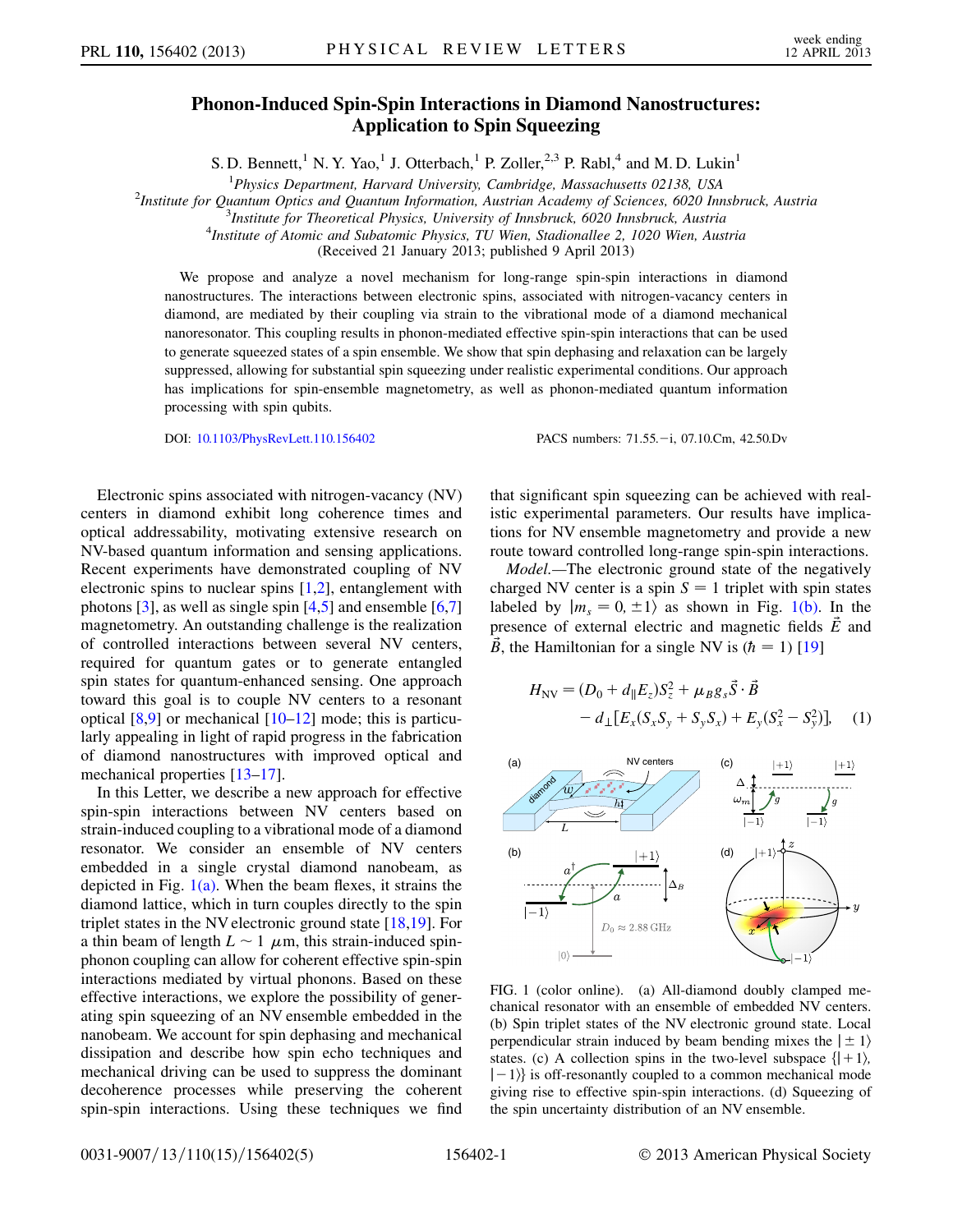where  $D_0/2\pi \approx 2.88$  GHz is the zero field splitting,<br> $g \approx 2$ ,  $\mu_B$  is the Bohr magneton and  $d_{\mu}(d_{\mu})$  is the ground  $g_s \approx 2$ ,  $\mu_B$  is the Bohr magneton, and  $d_{\parallel}$  ( $d_{\perp}$ ) is the ground state electric dipole moment in the direction parallel (perpendicular) to the NV axis [\[20,](#page-4-15)[21\]](#page-4-16).

Motion of the diamond nanoresonator changes the local strain at the position of the NV center, which results in an effective, strain-induced electric field [[19\]](#page-4-14). We are interested in the near-resonant coupling of a single resonant mode of the nanobeam to the  $|\pm 1\rangle$  transition of the NV, with Zeeman splitting  $\Delta_B = g_s \mu_B B_z/\hbar$ , as shown in Figs. [1\(b\)](#page-0-0) and [1\(c\)](#page-0-0). The perpendicular component of strain  $E_{\perp}$  mixes the  $|\pm 1\rangle$  states. For small beam displacements, the strain is linear in its position and we write  $E_{\perp}$  =  $E_0(a + a^{\dagger})$ , where a is the destruction operator of the resonant mechanical mode of frequency  $\omega_m$ , and  $E_0$  is the perpendicular strain resulting from the zero point motion of the beam. We note that the parallel component of strain shifts both states  $|\pm 1\rangle$  relative to  $|0\rangle$  [\[22\]](#page-4-17); however, with near-resonant coupling  $\Delta = \Delta_B - \omega_m \ll D_0$ and preparation in the  $\vert \pm 1\rangle$  subspace, the state  $\vert 0\rangle$  remains unpopulated and parallel strain plays no role in what follows. Within this two-level subspace, the interaction of each NV is  $H_i = g(\sigma_i^+ a + a^\dagger \sigma_i^-)$ , where  $\sigma_i^{\pm}$ <br> $+1$ .  $\pm 1$  is the Pauli operator of the *i*th NV cen of each inv is  $H_i = g(\sigma_i a + a \sigma_i)$ , where  $\sigma_i =$ <br> $|\pm 1\rangle_i \langle \mp 1|$  is the Pauli operator of the *i*th NV center<br>and *g* is the single phonon coupling strength. For many and  $g$  is the single phonon coupling strength. For many NV centers we introduce collective spin operators,  $J_z = \frac{1}{2} \sum_i |1\rangle_i \langle 1| - |-1\rangle_i \langle -1|$  and  $J_{\pm} = J_x \pm iJ_y = \sum_i \sigma_i^{\pm}$ , which satisfy the usual angular momentum commutation relations. The total system Hamiltonian can then be written as

$$
H = \omega_m a^{\dagger} a + \Delta_B J_z + g(a^{\dagger} J_- + a J_+), \tag{2}
$$

<span id="page-1-0"></span>which describes a Tavis-Cummings type interaction between an ensemble of spins and a single mechanical mode  $[23]$  $[23]$  $[23]$ . In Eq.  $(2)$  we have assumed uniform coupling of each spin to the mechanical mode for simplicity; in general the coupling may be nonuniform. We also assume that the NVs are sufficiently far apart so that we may safely ignore direct dipole-dipole interactions between the spins. We discuss these points further below.

To estimate the coupling strength  $g$ , we calculate the strain for a given mechanical mode and use the experimentally obtained stress coupling of 0.03 Hz  $Pa^{-1}$  in the NV ground state [[24](#page-4-19),[25](#page-4-20)]. We take a doubly clamped diamond beam [see Fig. [1\(a\)](#page-0-0)] with dimensions  $L \gg w$ , h such that Euler-Bernoulli thin beam elasticity theory is valid [[26\]](#page-4-21). For NV centers located near the surface of the beam we obtain [[24](#page-4-19)]

$$
\frac{g}{2\pi} \approx 180 \left(\frac{\hbar}{L^3 w \sqrt{\rho E}}\right)^{1/2} \text{ GHz},\tag{3}
$$

where  $\rho$  is the mass density and E is the Young's modulus of diamond. For a beam of dimensions  $(L, w, h) =$  $(1, 0.1, 0.1)$   $\mu$ m we obtain a vibrational frequency  $\omega_m/2\pi \sim 1$  GHz and coupling  $g/2\pi \sim 1$  kHz. While

this is smaller than the strain coupling  $g_e/2\pi \approx 10$  MHz<br>expected for electronic excited states of defect centers expected for electronic excited states of defect centers  $[27,28]$  $[27,28]$  or quantum dots  $[29]$ , we benefit from the much longer spin coherence time  $T_2$  in the ground state. An important figure of merit is the single spin cooperativity  $\eta = (g^2 T_2) / (\gamma \bar{n}_{\text{th}})$ , where  $\gamma = \omega_m / Q$  is the mechanical<br>damping rate and  $\bar{n}_{\text{th}} = (e^{\hbar \omega_m / k_B T} - 1)^{-1}$  is the equili-<br>brium phonon occupation number at temperature T: for brium phonon occupation number at temperature T; for example, the condition  $\eta > 1$  is sufficient to perform a quantum gate between two spins mediated by a thermal mechanical mode [[10](#page-4-9)]. Assuming  $Q = 10^6$ ,  $T_2 = 10$  ms and  $T = 4$  K, we obtain a single spin cooperativity of  $\eta \sim 0.8$ . This can be further increased by reducing the dimensions of the nanobeam and operating at lower dimensions of the nanobeam and operating at lower temperatures.

Spin squeezing.—In the dispersive regime,  $g \ll \Delta$  =  $\Delta_B - \omega_m$ , virtual excitations of the mechanical mode result in effective interactions between the otherwise decoupled spins. In this limit,  $H$  can be approximately diagonalized by the transformation  $e^R H e^{-R}$  with  $R =$  $\frac{g}{\Delta}(\vec{a}^{\dagger}J_{-} - aJ_{+})$ . To order  $(g/\Delta)^2$  this yields an effective Hamiltonian,

<span id="page-1-1"></span>
$$
H_{\text{eff}} = \omega_m a^\dagger a + (\Delta_B + \lambda a^\dagger a) J_z + \frac{\lambda}{2} J_+ J_-, \quad (4)
$$

where  $\lambda = 2g^2/\Delta$  is the phonon-mediated spin-spin coupling strength. Rewriting  $J_+J_- = J^2 - J_z^2 + J_z$ , and<br>provided the total angular momentum *I* is conserved we provided the total angular momentum  $J$  is conserved, we obtain a term  $\propto J_z^2$  corresponding to the one-axis twisting<br>Hamiltonian [30] Hamiltonian [[30](#page-4-25)].

To generate a spin squeezed state, we initialize the ensemble in a coherent spin state (CSS)  $|\psi_0\rangle$  along the x axis of the collective Bloch sphere. The CSS satisfies  $J_x|\psi_0\rangle = J|\psi_0\rangle$  and has equal transverse variances,  $\langle J_v^2 \rangle =$  $J_x |\psi_0\rangle - J |\psi_0\rangle$  and has equal transverse variances,  $J_y \bar{J} - \langle J_z^2 \rangle = J/2$ . This can be prepared using optical pumping<br>and microwave spin manipulation applied to the ensemble and microwave spin manipulation applied to the ensemble [\[31\]](#page-4-26). The squeezing term  $\propto J_z^2$  describes a precession<br>of the collective spin about the z axis at a rate proporof the collective spin about the  $z$  axis at a rate proportional to  $J_z$ , resulting in a shearing of the uncertainty distribution and a reduced spin variance in one direction as shown in Fig.  $1(d)$ . This is quantified by the squeezing parameter [[32,](#page-4-27)[33](#page-4-28)],

$$
\xi^2 = \frac{2J\langle \Delta J_{\text{min}}^2 \rangle}{\langle J_x \rangle^2},\tag{5}
$$

where  $\langle \Delta J_{\text{min}}^2 \rangle = \frac{1}{2} (V_+ - \sqrt{V_-^2 + V_{yz}^2})$  is the minimum spin uncertainty with  $V_{\pm} = \langle J_y^2 \pm J_z^2 \rangle$  and  $V_{yz} = \langle J_y J_z + J_z J_z \rangle$  $J_zJ_y/2$ . The preparation of a spin squeezed state, characterized by  $\xi^2$  < 1, has direct implications for NV ensemble magnetometry applications, since it would enable magnetic field sensing with a precision below the projection noise limit [[32](#page-4-27)].

We now consider spin squeezing in the presence of realistic decoherence. In addition to the coherent dynamics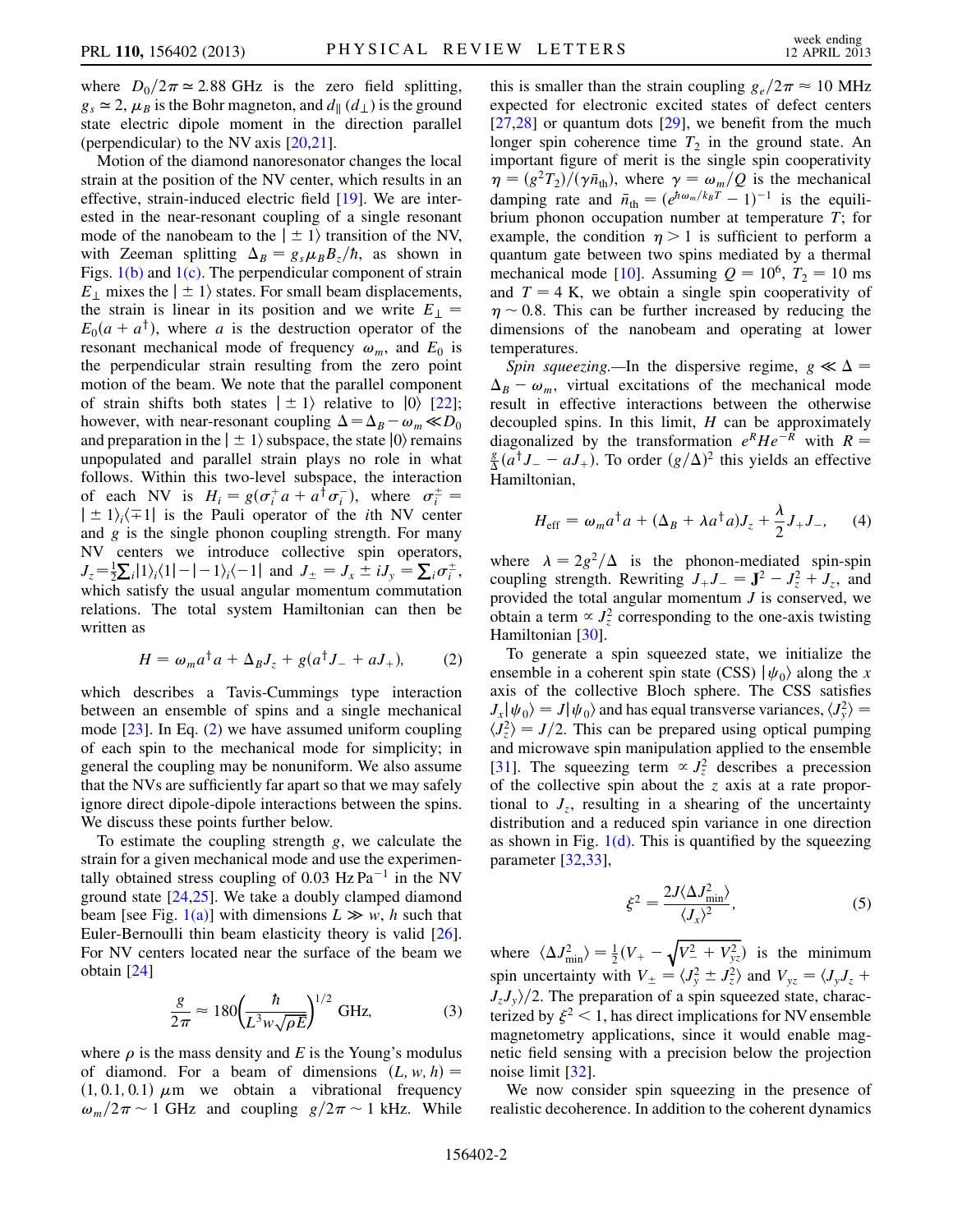described by  $H_{\text{eff}}$ , we account for mechanical dissipation and spin dephasing using a master equation [\[24\]](#page-4-19)

<span id="page-2-1"></span>
$$
\dot{\rho} = -i \left[ -\frac{\lambda}{2} J_z^2 + (\Delta_B + \lambda a^\dagger a) J_z, \rho \right] + \frac{1}{2T_2} \sum_i \mathcal{D} [\sigma_z^i] \rho
$$

$$
+ \Gamma_\gamma (\bar{n}_{\text{th}} + 1) \mathcal{D} [J_-] + \Gamma_\gamma \bar{n}_{\text{th}} \mathcal{D} [J_+], \tag{6}
$$

where  $\mathcal{D}[c]\rho = c\rho c^{\dagger} - \frac{1}{2}(c^{\dagger}c\rho + \rho c^{\dagger}c)$  and the single<br>spin dephasing  $T^{-1}$  is assumed to be Markovian for simspin dephasing  $T_2^{-1}$  is assumed to be Markovian for simplicity (see below). Note that we absorbed a shift of  $\lambda/2$ into  $\Delta_B$ , and ignored single spin relaxation as  $T_1$  can be several minutes at low temperatures [\[34\]](#page-4-29). The second line describes collective spin relaxation induced by mechanical dissipation, with  $\Gamma_{\gamma} = \gamma g^2 / \Delta^2$ . Finally, the phonon number  $n = a^{\dagger} a$  shifts the spin frequency, acting as an effective fluctuating magnetic field which leads to additional dephasing.

Let us for the moment ignore fluctuations of the phonon number  $n$ ; we address these in detail below. Starting from the CSS  $|\psi_0\rangle$ , we plot the squeezing parameter in Fig. [2\(a\)](#page-2-0) for an ensemble of  $N = 100$  spins and several values of  $\bar{n}_{\text{th}}$ ,<br>in the presence of dephasing  $T^{-1}$  and collective relaxation in the presence of dephasing  $T_2^{-1}$  and collective relaxation  $\Gamma_{\gamma}$ . Here we calculated  $\xi^2$  by solving Eq. ([6\)](#page-2-1) using an approximate numerical approach treating  $\Gamma_{\gamma}$  and  $T_2$  separately, and verified that the approximation agrees with exact results for small  $N$  [\[24\]](#page-4-19). To estimate the minimum squeezing, we linearize the equations of motion for the averages and variances of the collective spin operators [see dashed lines in Fig.  $2(a)$ ]. From these linearized equations, in the limits of interest,  $J \gg 1$ ,  $\bar{n}_{\text{th}} \gg 1$  and to leading order<br>in both sources of decoherence, we obtain approximately in both sources of decoherence, we obtain approximately

$$
\xi^2 \simeq \frac{4\Gamma_\gamma \bar{n}_{\text{th}}}{J\lambda^2 t} + \frac{t}{T_2}.\tag{7}
$$

<span id="page-2-5"></span>

<span id="page-2-0"></span>FIG. 2 (color online). (a) Spin squeezing parameter versus scaled precession time with  $N = 100$  spins. Thick blue (gray) lines show the calculated squeezing parameter for  $T_2 = 10$  ms and values of  $\bar{n}_{\text{th}}$  as shown. For each curve, we optimized the detuning  $\Delta$  to obtain the optimal squeezing. Dashed lines are calculated from the linearized equations for the spin operator averages. Thin black solid (dashed) line shows exact (linearized) unitary squeezing. (b) Optimal squeezing versus number of spins. Lower (upper) line shows power law fit for  $\bar{n}_{\text{th}} = 1$  (10) and  $T_{\text{e}} = 1$  (0.01) s. The detuning  $\Lambda$  is optimized for each point and  $T_2 = 1$  (0.01) s. The detuning  $\Delta$  is optimized for each point. Other parameters in both plots are  $\omega_m/2\pi = 1$  GHz,  $g/2\pi = 1$  kHz,  $\Omega = 10^6$ 1 kHz,  $Q = 10^6$ .

<span id="page-2-2"></span>Optimizing t and the detuning  $\Delta$ , we obtain the optimal squeezing parameter,

$$
\xi_{\rm opt}^2 \simeq \frac{2}{\sqrt{J\eta}},\tag{8}
$$

at time  $t_{\text{opt}} = T_2/\sqrt{J\eta}$ , similar to results for atomic systems<br>135, 371. Note that for non-Markovian dephasing, the scal-[\[35–](#page-4-30)[37\]](#page-4-31). Note that for non-Markovian dephasing, the scaling is even more favorable [\[38](#page-4-32)]. In Fig. [2\(b\)](#page-2-0) we plot the scaling of the squeezing parameter with  $J$  for small but finite decoherence, and find agreement with Eq. ([8\)](#page-2-2). For comparison we also plot the unitary result in the absence of decoherence, scaling as  $\xi_{\text{opt}}^2 \sim J^{-2/3}$  and limited by the Bloch<br>sphere curvature [30] sphere curvature [[30\]](#page-4-25).

Phonon number fluctuations.—In Eq. [\(4](#page-1-1)) we see that the phonon number  $n = a^{\dagger} a$  couples to  $J_z$ , leading to additional dephasing due to thermal number fluctuations. On the other hand, this same coupling can also lead to additional spin squeezing from cavity feedback, by driving the mechanical mode  $[35-37]$  $[35-37]$  $[35-37]$  $[35-37]$ . In the following, we consider a twofold approach to mitigate thermal spin dephasing while preserving the optimal squeezing. First, we apply a sequence of global spin echo control pulses to suppress dephasing from low-frequency thermal fluctuations. This also extends the effective coherence time  $T_2$  of single NV spins [\[31\]](#page-4-26). Second, we consider driving the mechanical mode, and identify conditions when this results in a net improvement of the squeezing.

<span id="page-2-3"></span>To simultaneously account for thermal dephasing, driven feedback squeezing, and spin control pulse sequences, we write the interaction term in Eq. ([4\)](#page-1-1) in the so-called toggling frame [[39](#page-4-33)],

$$
H_{\text{int}}(t) = \lambda J_z f(t) \delta n(t). \tag{9}
$$

The function  $f(t)$  periodically inverts the sign of the interaction as shown in the inset of Fig.  $3(a)$ , describing the inversion of the collective spin  $J_z \rightarrow -J_z$  with each  $\pi$ <br>pulse of the spin echo sequence. Phonon number fluctuapulse of the spin echo sequence. Phonon number fluctuations are described by  $\delta n(t) = n(t) - \bar{n}$ , where  $\bar{n}$  is the mean phonon number and we have omitted an average mean phonon number and we have omitted an average frequency shift proportional to  $\bar{n}$  in Eq. ([9](#page-2-3)). The number fluctuation spectrum  $S_n(\omega) = \int dt e^{i\omega t} \langle \delta n(t) \delta n(0) \rangle$  is plotted in Fig.  $3(a)$  for a driven oscillator coupled to a thermal bath [[24](#page-4-19)].

<span id="page-2-4"></span>We calculate the required spin moments within the Gaussian approximation for phonon number fluctuations, and obtain [[24](#page-4-19)]

$$
\langle J_+(t) \rangle = e^{-\chi} \langle e^{-i\mu (J_z - 1/2)} J_+(0) \rangle, \tag{10}
$$

<span id="page-2-6"></span>and similar results for  $\langle J_+^2(t) \rangle$  and  $\langle J_+(t)J_z(t) \rangle$ . In Eq. [\(10\)](#page-2-4)<br>the dephasing parameter  $\nu$  and effective squeezing via  $\mu$ the dephasing parameter  $\chi$  and effective squeezing via  $\mu$ are given by

$$
\chi = \lambda^2 \int \frac{d\omega}{2\pi} \frac{F(\omega \tau)}{\omega^2} \bar{S}_n(\omega), \tag{11}
$$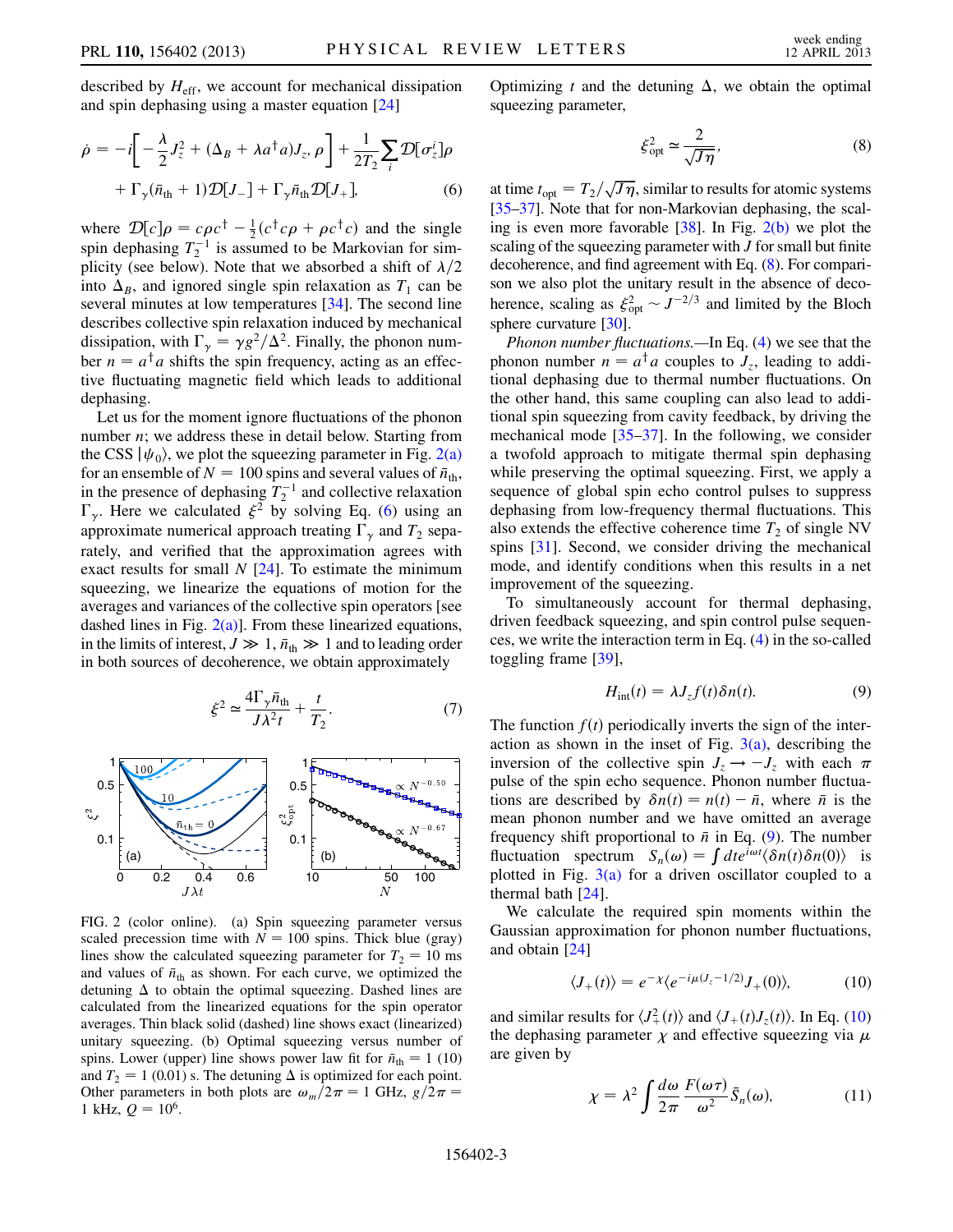$$
\mu = \lambda^2 \int \frac{d\omega}{2\pi} \frac{K(\omega \tau)}{\omega^2} A_n(\omega), \tag{12}
$$

where  $\bar{S}$  $n_n(\omega) = [S_n(\omega) + S_n(-\omega)]/2$  and  $A_n(\omega) =$ <br>S<sub>n</sub>(-\ine \int\_{\sigma\_{\sigma\_{\sigma\_{\sigma\_{\sigma\_{\sigma\_{\sigma\_{\sigma\_{\sigma\_{\sigma\_{\sigma\_{\sigma\_{\sigma\_}}}}}  $[S_n(\omega) - S_n(-\omega)]/2$ . The filter function  $F(\omega \tau) =$  $\frac{\pi}{2}$  j are  $\frac{\pi}{2}$  j are  $\frac{\pi}{2}$  (t) energies the effect of the spin echo pulses sequence with time  $\tau$  between  $\pi$  pulses [\[40](#page-4-34)–[42](#page-4-35)]. The  $\frac{\omega^2}{2}$   $\int dt e^{i\omega t} f(t)$ <sup>2</sup> describes the effect of the spin echo pulse function  $K(\omega \tau)$  plays the analogous role for the effective squeezing described by  $\mu$ , and is related to F by a Kramers-Kronig relation  $[24]$ . We plot K and F for a sequence of  $M = 4$  pulses in Fig. [3\(a\)](#page-3-0).

Discussion.—We now consider the impact of thermal fluctuations on the achievable squeezing. The thermal noise spectrum  $S_n(\omega) = 2\gamma \bar{n}_{\text{th}} (\bar{n}_{\text{th}} + 1) / (\omega^2 + \gamma^2)$  is<br>symmetric around  $\omega = 0$  Without spin echo control symmetric around  $\omega = 0$ . Without spin echo control pulses, this low-frequency noise results in nonexponential decay of the spin coherence,  $\chi_0(t) = \frac{1}{2} \lambda^2 \bar{n}_{\text{th}}^2 t^2$  (with  $\bar{n} \gg 1$ ) familiar from single qubit decoherence [31.43]  $\bar{n}_{\text{th}} \gg 1$ ), familiar from single qubit decoherence [\[31](#page-4-26)[,43\]](#page-4-36).<br>The inhomogeneous thermal dephasing time is  $T^* \sim$ The inhomogeneous thermal dephasing time is  $T_2^*$ The innomogeneous thermal dephasing time is  $I_2 \simeq \sqrt{2}/\lambda \bar{n}_{\text{th}}$ , severely limiting the possibility of spin squeezing. In particular, at time  $t = t_{opt}$  we find that squeezing is prohibited when  $\bar{n}_{\text{th}} > \sqrt{J}$  [\[24](#page-4-19)]. However, one can overcome this low-frequency thermal noise using spin echo. By applying a sequence of M equally spaced global  $\pi$  pulses to the spins during precession of total time  $t$ , we obtain



<span id="page-3-0"></span>FIG. 3 (color online). (a) Number fluctuation spectrum of thermal driven oscillator. Center (blue filled) peak is purely thermal while side (green filled) peaks are due to detuned drive. Solid (dashed) purple line shows filter function  $F(K)$  for  $M = 4$ pulses. Inset: corresponding function  $f(t)$  for  $M = 4$ . (b) Solid green curves show squeezing parameter versus precession time for  $\overline{n}_{\text{th}} = 10$  and  $\overline{n}_{\text{dr}} = 10^3$ ,  $5 \times 10^4$ ,  $10^6$  (top to bottom). Dashed black line shows unitary squeezing (c) Minimum squeezing black line shows unitary squeezing. (c) Minimum squeezing versus drive strength for  $\bar{n}_{\text{th}} = 50$ , 10 (top to bottom). Symbols<br>mark corresponding points with (b). Dashed black line shows mark corresponding points with (b). Dashed black line shows unitary squeezing. Parameters in (b) and (c) are  $M = 4$ ,  $g/2\pi = 1$  kHz,  $T_2 = 10$  ms,  $N = 100$  (e)  $/2\pi = 1$  GHz,  $Q = 10^6$ 1 kHz,  $T_2 = 10$  ms,  $N = 100$ ,  $\omega_m/2\pi = 1$  GHz,  $Q = 10^6$ .

 $\chi_{\text{th}} \sim \lambda^2 \gamma \bar{n}_{\text{th}}^2 t^3 / M^2$ , suggesting that thermal dephasing can<br>be made negligible relative to both  $\Gamma$  and  $T^{-1}$ . For a be made negligible relative to both  $\Gamma_{\gamma}$  and  $T_2^{-1}$ . For a sufficiently large number of pulses,  $\dot{M} \gg \bar{n}_{\text{th}} \sqrt{\gamma T_2}$ , we recover the optimal squeezing in Eqs. (7) and (8) recover the optimal squeezing in Eqs. [\(7](#page-2-5)) and ([8\)](#page-2-2).

Adding a mechanical drive can further enhance squeezing via feedback; however, it also increases phonon number fluctuations, contributing to additional dephasing. We consider a detuned external drive of frequency  $\omega_{dr}$  =  $\omega_m + \delta$ , leading to two additional peaks in  $S_n(\omega)$  at  $\omega = \pm \delta$ , as shown in Fig. [3\(a\).](#page-3-0) The area under the left [right] peak scales as  $\bar{n}_{dr}\bar{n}_{th}$  [ $\bar{n}_{dr}(\bar{n}_{th} + 1)$ ], where  $\bar{n}_{dr}$  is the mean phonon number due to the drive at zero temperature mean phonon number due to the drive at zero temperature. The symmetric and antisymmetric parts of this noise contribute to dephasing and squeezing as described by Eqs. (11) and [\(12\)](#page-2-6). Choosing the interval  $t/M = 2\pi/\delta$ <br>between  $\pi$  pulses, we obtain additional dephasing  $v_i \approx$ between  $\pi$  pulses, we obtain additional dephasing  $\chi_{dr} \simeq$  $\chi_{\delta}$ ,  $n_{dr}n_{th}$  and critective squeezing with  $\mu = \delta n_{dr}$ . In<br>the limit  $\bar{n}_{dr} \gg \bar{n}_{th}$ , the effects of the drive dominate over<br> $\chi_{\delta}$  and  $\Gamma$  and we recover the ideal scaling given in  $\frac{\lambda}{\delta}$ )<sup>2</sup> $\bar{n}_{dr}\bar{n}_{dr}\gamma t$  and effective squeezing with  $\mu \approx \frac{\lambda^2}{\delta} \bar{n}_{dr}t$ . In  $\chi$ <sub>th</sub> and  $\overline{\Gamma_{\gamma}}$  and we recover the ideal scaling given in Eq. ([8](#page-2-2)), even with a small number of echo pulses. This is shown in Figs.  $3(b)$  and  $3(c)$  where we see that the optimal squeezing improves with increasing  $\bar{n}_{dr}$  for a fixed number of pulses  $M = 4$ .

Finally, we discuss our assumption of uniform coupling strength g in Eq.  $(2)$  $(2)$  $(2)$ . This is an important practical issue, as we expect the coupling to individual spins to be inhomogeneous in experiment due to the spatial variation of strain in the beam. Nonetheless, even with nonuniform coupling, we still obtain squeezing of a collective spin with a reduced effective total spin  $J_{\text{eff}} < J$ , provided  $J \gg 1$ . First, we note that inhomogeneous magnetic fields resulting in nonuniform detuning are compensated by spin echo. Second, for a distribution of coupling strengths  $g_i$ , the effective length of the collective spin is  $(\sum_{i} g_i)^2 / \sum_{i} g_i^2$  for the direct squeezing<br>term, and  $(\sum_{i} g_i)^2 / \sum_{i} g_i^4$  for feedback squeezing with a term, and  $(\sum_{i}^{1} g_{i}^{2})$ <br>mechanical drive  $\sqrt[2]{\sum_i g_i^4}$  for feedback squeezing with a mechanical drive. Similar conclusions were reached in atomic and nuclear systems [\[35–](#page-4-30)[37](#page-4-31)[,44\]](#page-4-37). In the case of direct squeezing, it is important that the sign of the  $g_i$ 's is the same to avoid cancellation; this is automatically achieved by using NV centers implanted on the top of the beam. For beam dimensions  $(1, 0.1, 0.1)$   $\mu$ m analyzed above, we estimate that  $N \sim 200$  NV centers can be embedded without being perturbed by direct magnetic embedded without being perturbed by direct magnetic dipole-dipole interactions. A reduction of the effective spin length by factor  $\sim$ 2 still leaves  $N_{\text{eff}} \sim$  100, sufficient to observe spin squeezing to observe spin squeezing.

Conclusions.—We have shown that direct spin-phonon coupling in diamond can be used to prepare spin squeezed states of an NV ensemble embedded in a nanoresonator, even in the presence of dephasing and mechanical dissipation. With further reductions in temperature, beam dimensions, and spin decoherence rates, the regime of large single spin cooperativity  $\eta \gg 1$  could be achieved. This would allow for coherent phonon-mediated interactions and quantum gates between two spins embedded in the